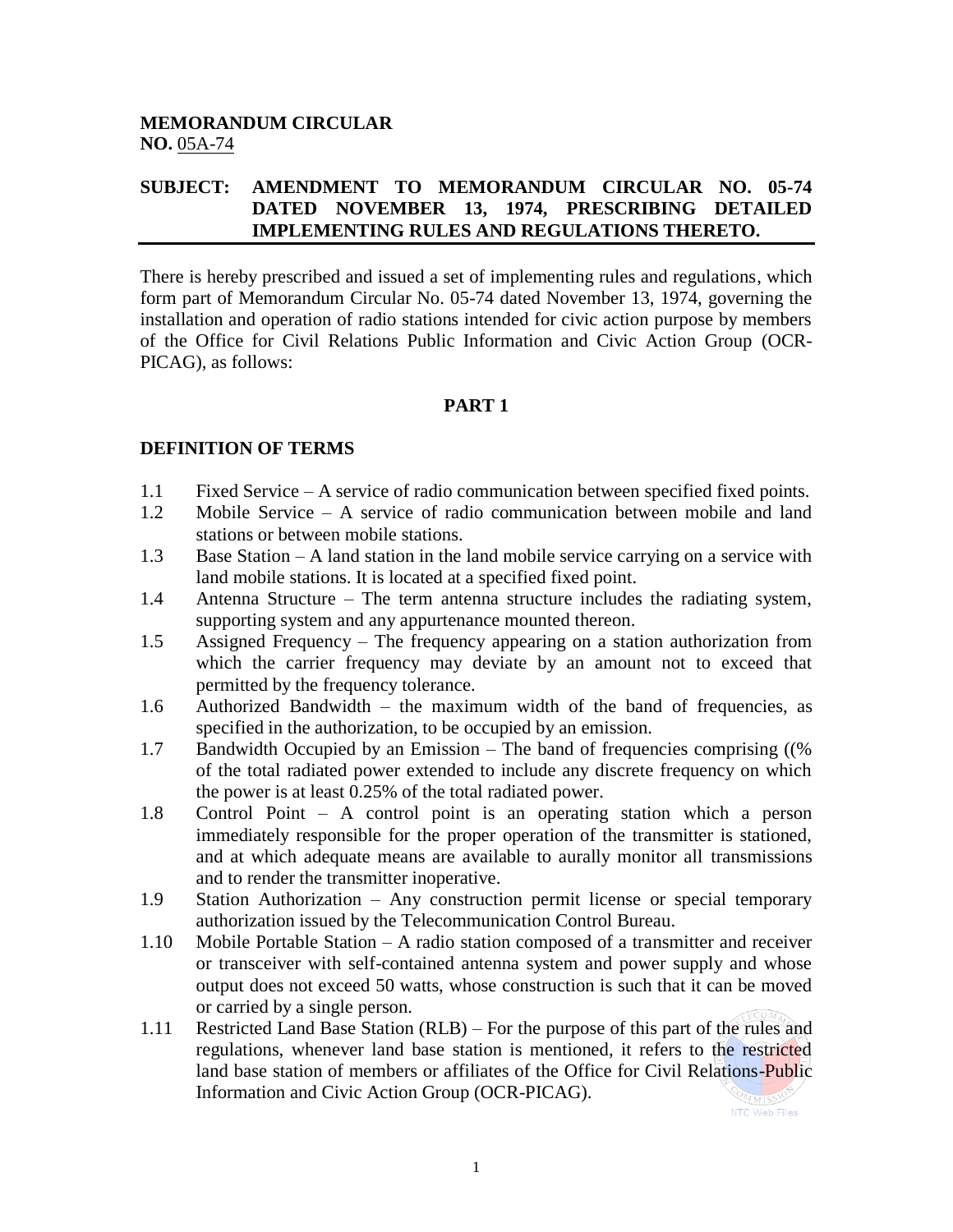1.12 Restricted Land Mobile Station (RLM) – Any mention of land mobile station refers to the restricted land mobile station of members or affiliates of OCR-PICAG.

# **PART 2**

## **GENERAL QUALIFICATIONS**

- 2.1 Citizenship
	- 2.1.1 INDIVIDUAL
		- a. Filipino Citizen
		- b. At least 18 years old
		- c. Of good moral character

### 2.1.2 CORPORATION OR ORGANIZATION

- a. 100% Filipino owned
- b. Duly registered and formed under existing Philippines Laws
- 2.1.3 Other Requirements: INDIVIDUAL
	- a. He must be a holder of any of the following radio operator certificates or license
		- 1. First class commercial radiotelephone or radiotelegraph
		- 2. Second class commercial radiotelephone or radiotelegraph
		- 3. Third class commercial radiotelephone or radiotelegraph
		- 4. Amateur class "A", "B", or "C"
		- 5. Restricted Land Mobile Radio Operator
- 2.1.4 Member of good standing of OCR-PICAG, who is a holder of a valid ID card issued by the NCR.
- 2.1.5 Must be submit all clearances and duly accomplished Information Sheet as required by TCB Memorandum Circular No.01 dated July 01, 1974.

#### **PART 3**

## **LICENSING REQUIREMENTS**

3.1 Filing of Applications

All applications should be done on a prescribed form and duly accomplished (See Annex A). Incomplete or defective applications may not received.

LECOMM

2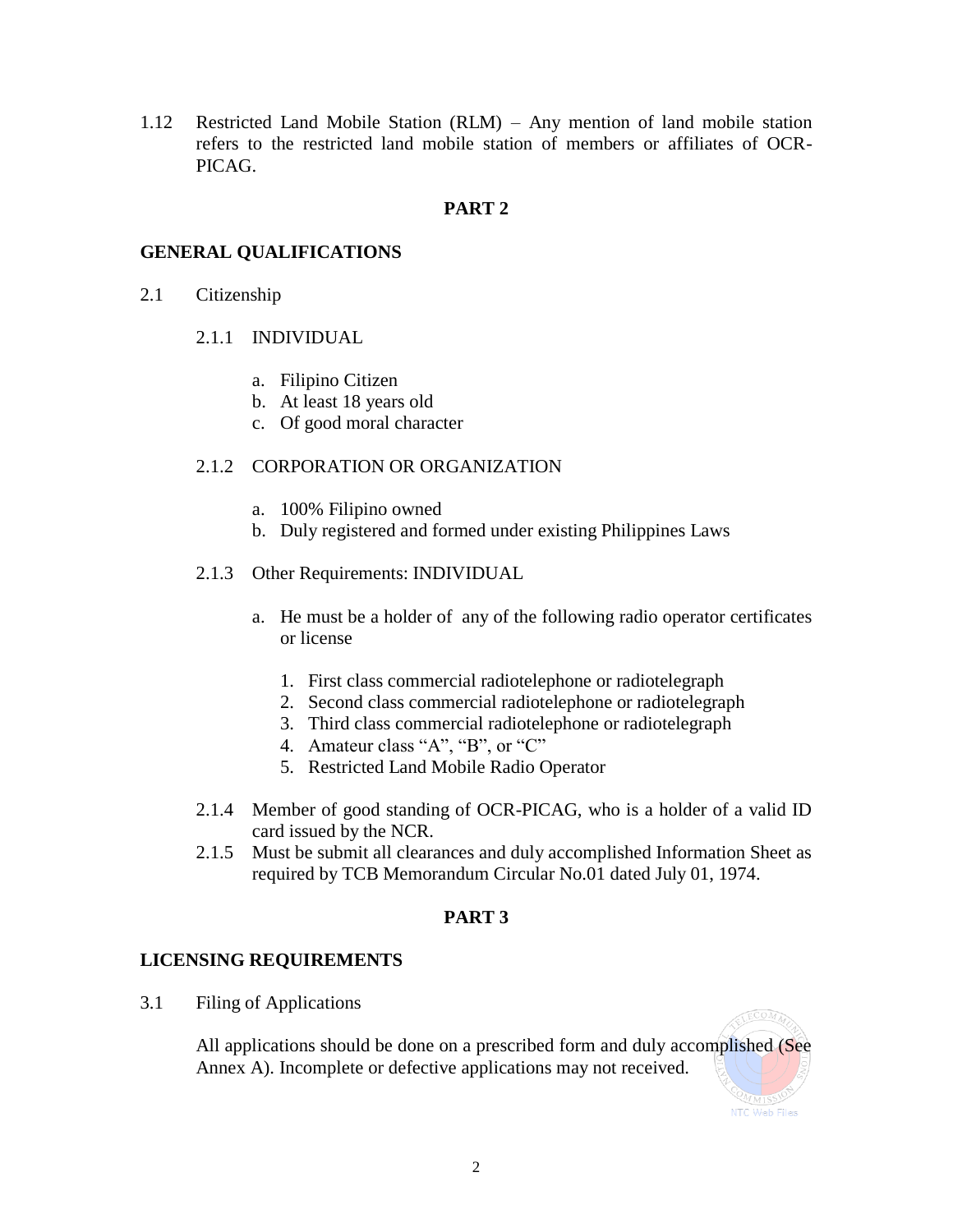- 3.2.1 Permit to Possess Transceiver
- 3.2.2 Permit to Purchase Transceiver
- 3.2.3 Transfer of ownership of radio transceiver(Please refer to Annex B for the prescribed form)
- 3.3 Construction Permit Required to Construct Land Base Station
	- 3.3.1 No restricted land base station may be constructed, installed and/or operated unless a construction permit is first secured from the Telecommunication Control Bureau.
	- 3.3.2 No construction permit shall be issued for the construction and installation of a land base station to any individual applicant.
	- 3.3.3 A construction permit for the construction and operation of a land base station may be issued by the Telecommunication Control Bureau to an organization as a control point station on emergency cases only.
		- 3.3.3.1 The Control point land base station shall be under the supervision of OCR.
		- 3.3.3.2 Only duly licensed radio operator as provided for in 2.1.3 a) of this regulation shall operate said control point station.
- 3.4 Radio Station License Permit

No radio station in this service may be operated without first securing a radio station license or a special temporary authorization from the Telecommunication Control Bureau.

- 3.4.1 A restricted land base station for OCR-PICAG will be issued only upon presentation of a valid construction permit.
- 3.4.2 A restricted land mobile station license of OCR-PICAG shall be issued upon compliance with the requirements listed in the prescribed from (Annex A) and payment of necessary fees.
	- 3.4.2.1 A restricted land mobile station license is necessary for the installation, construction, and operation of a restricted land mobile radio station for OCR-PICAG.
- 3.5 Special Temporary Authorization (STA)

A special Temporary Station Authorization is a permit or authorization issued whenever immediate construction, installation and operation of a land base or land mobile station is needed. It is only issued on short time duration and the effectivity period is specified.

3.5.1 Condition for grant of STA:

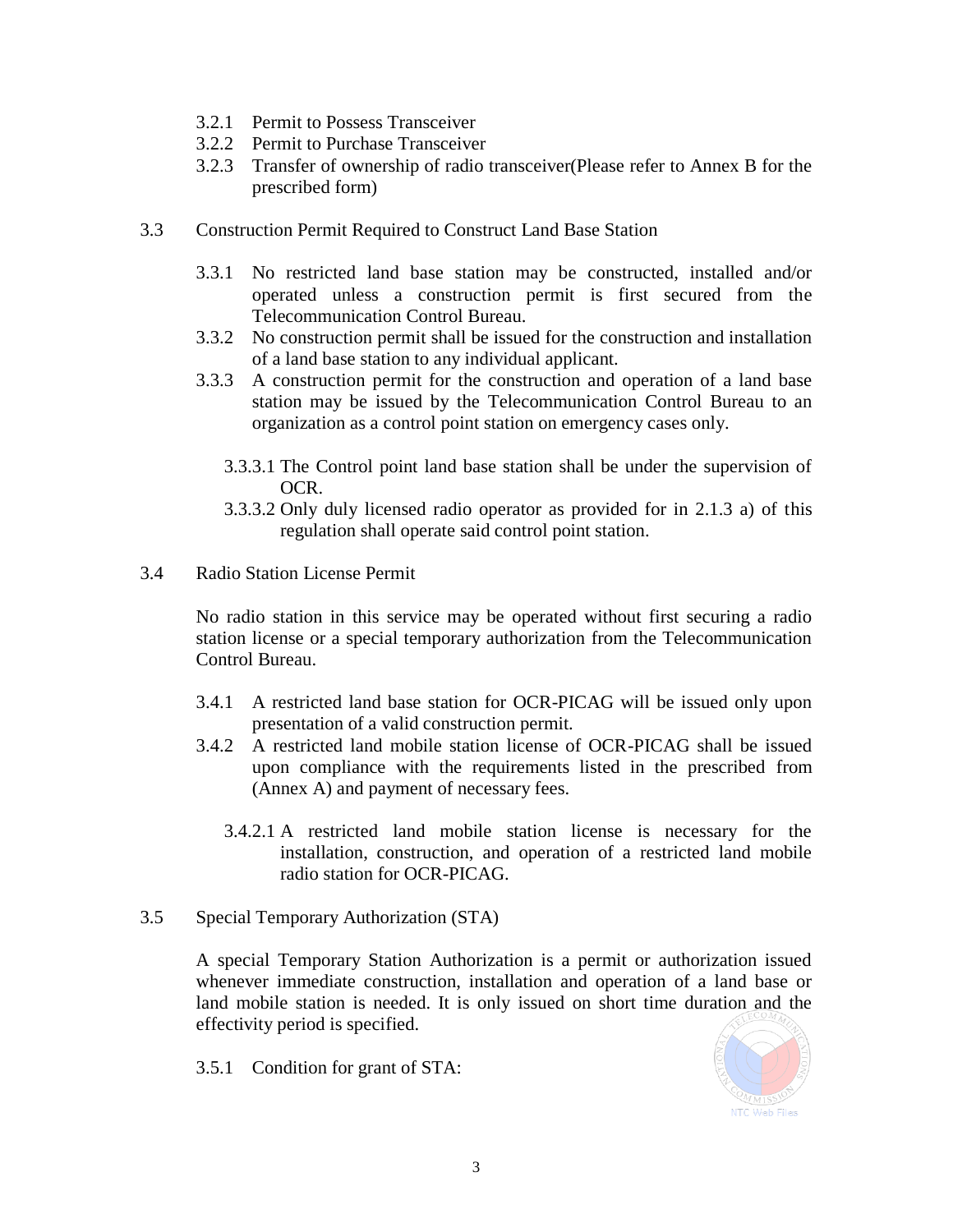- 3.5.1.1 During times of calamity, disaster or state of emergency
- 3.5.1.2 There is an important and immediate need for the construction and operation of a radio station.
- 3.6 Terms of Construction Permit & License
	- 3.6.1 Terms of Restricted Land Base Station Construction Permit for OCR-PICAG:

A construction permit may be issued for a period not exceeding one (1) month. Applications for extension may be filed 10 days before the expiration date of the construction permit and may be extended only once, for not more than one (1) month.

3.6.2 Terms of a Restricted Land Base Station License for OCR-PICAG:

The station license of a restricted land base radio station may be issued for a period of one (1) year only, the renewal of which should be filed at least 30 days before the expiration date.

- 3.7 Application for Modification of Radio Station License
	- 3.7.1 An application for modification of a restricted land mobile radio station license for OCR-PICAG is necessary for the following:
		- 3.7.1.1 Transfer of location of radio transceiver from one mobile or vehicle to another.
		- 3.7.1.2 Change of transceiver

## **PART 4**

#### **OPERATIONAL REQUIREMENTS**

4.1 Posting of Radio Station License and Keeping of Records

The original station license and other instrument of authorization shall be kept in the station. Keeping of daily record of operation in a logbook is required of restricted land base station.

4.2 Operational Requirement

Only the duly licensed radio operator as provided for in paragraph 2.1.3 a) shall be allowed to operate radio stations unauthorized under this regulation.

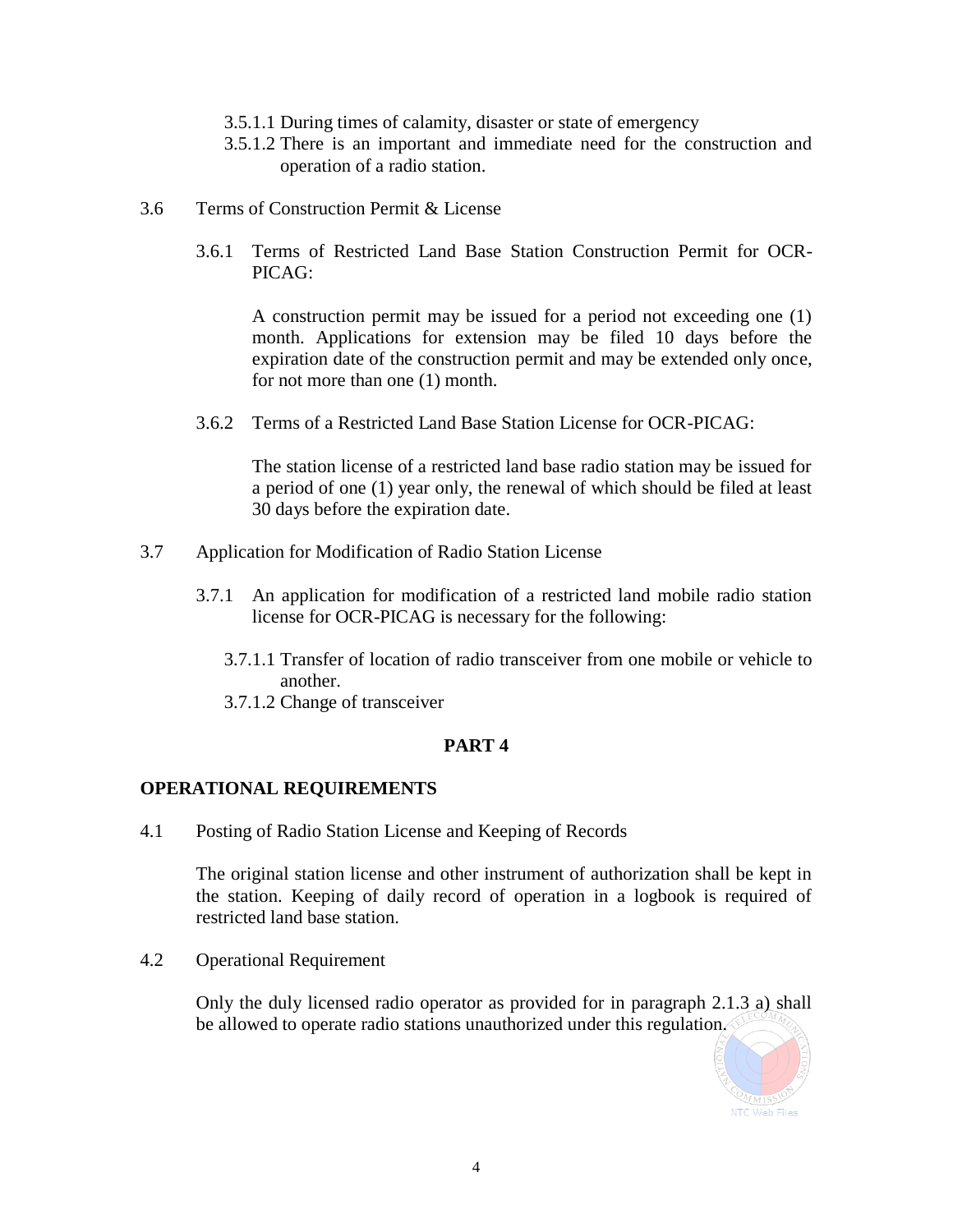- 4.3 Station Identification
	- 4.3.1 All transmission shall be properly identified by giving out the call sign officially assigned and/or the code name officially registered with the Telecommunication Control Bureau.
	- 4.3.2 Station call sign and/or code name shall be written or posted on a conspicuous place within the base station, on the vehicle body and on the portable set.
- 4.4 Copies of Rules to be Kept by Licensee

The licensee of a restricted land mobile or portable radio station shall keep on hand a current copy of rules and regulations relating to his station in order to be familiar with the scope of authority and requirements of his station license.

- 4.5 Safety Precautions against possible use by unauthorized persons
	- 4.5.1 A restricted land base station (RLB) shall be manned always by a license radio operator.
	- 4.5.2 A restricted land mobile station (RLM) licensee shall see to it that the following measures are resorted to in case other persons borrow or use his vehicle or land mobile:
		- 4.5.2.1 Remove microphone from transceiver set to prevent use or accidental actuation of transmitter; or
		- 4.5.2.2 Remove the transceiver from the vehicle; and
		- 4.5.2.3 The licensee of a restricted land mobile portable radio station shall be responsible for the handy-talkie or portable transceiver set licensed under him. The use thereof by persons not authorized to do so shall be the direct responsibility of the licensee.
- 4.6 Inspection

The licensee of a radio station authorized under this regulation shall make the station and records required to be kept available for inspection by any duly authorized representative of the Telecommunication Control Bureau.

#### **PART 5**

#### **TECHNICAL STANDARDS**

5.1 Radio Transceiver and Equipment Particulars

The radio transceiver or equipment that may be authorized must conform to the following specifications:

LECOMA